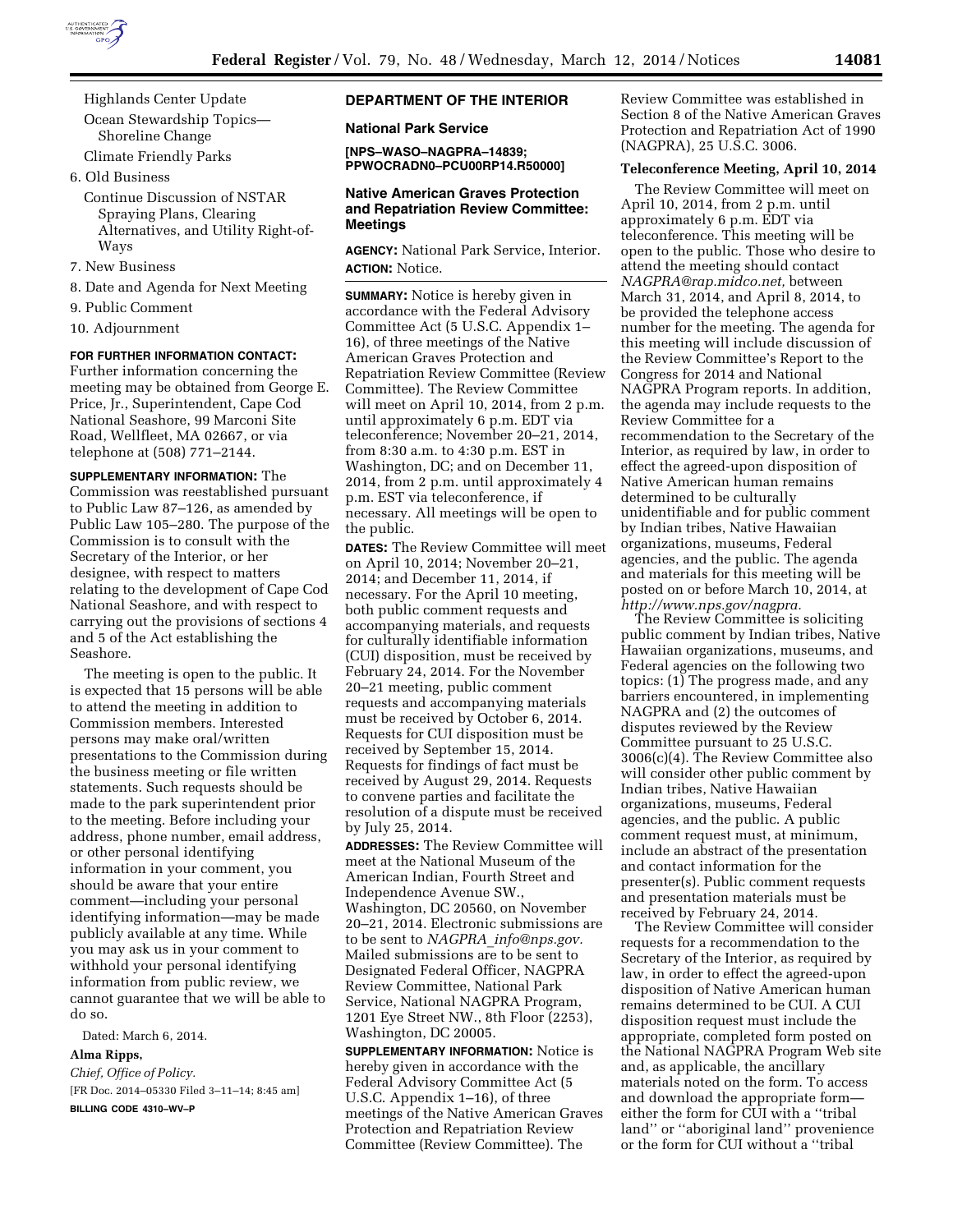land'' or ''aboriginal land'' provenience—go to *[http://www.nps.gov/](http://www.nps.gov/nagpra) [nagpra,](http://www.nps.gov/nagpra)* and then click on ''Request for CUI Disposition Forms.'' CUI disposition requests must be received by February 24, 2014.

Submissions may be made in one of three ways:

1. Electronically, as an attachment to a message (preferred for submissions of 10 pages or less). Electronic submissions are to be sent to *NAGPRA*\_*[info@nps.gov.](mailto:NAGPRA_info@nps.gov)* 

2. By mail, on a single compact disc (preferred for submissions of more than 10 pages). Mailed submissions are to be sent to: Designated Federal Officer, NAGPRA Review Committee, National Park Service, National NAGPRA Program, 1201 Eye Street NW., 8th Floor (2253), Washington, DC 20005.

3. By mail, in hard copy.

Such items are subject to posting on the National NAGPRA Program Web site prior to the meeting.

### **Meeting, November 20–21, 2014**

The Review Committee will meet on November 20–21, 2014, at the National Museum of the American Indian, Fourth Street and Independence Avenue SW., Washington, DC 20560, from 8:30 a.m. to 4:30 p.m. EST. This meeting will be open to the public. The agenda for this meeting will include the finalization of the Review Committee Report to Congress for 2014; discussion of the scope of the Report; National NAGPRA Program reports; and, if published, comments upon proposed regulations to revise 43 CFR part 10. In addition, the agenda may include requests to the Review Committee for a recommendation to the Secretary of the Interior, as required by law, in order to effect the agreed-upon disposition of Native American human remains determined to be culturally unidentifiable; public comment by Indian tribes, Native Hawaiian organizations, museums, Federal agencies, and the public; requests to the Review Committee, pursuant to 25 U.S.C. 3006(c)(3), for review and findings of fact related to the identity or cultural affiliation of human remains or other cultural items, or the return of such items; and facilitation of the resolution of disputes among parties convened by the Review Committee pursuant to 25 U.S.C. 3006(c)(4). Presentation to the Review Committee by telephone may be requested but is not guaranteed. The agenda and materials for this meeting will be posted on or before October 20, 2014, at *[http://](http://www.nps.gov/nagpra) [www.nps.gov/nagpra.](http://www.nps.gov/nagpra)* 

The Review Committee is soliciting public comment by Indian tribes, Native Hawaiian organizations, museums, and

Federal agencies on the following two topics: (1) The progress made, and any barriers encountered, in implementing NAGPRA and (2) the outcomes of disputes reviewed by the Review Committee pursuant to 25 U.S.C. 3006(c)(4). The Review Committee also will consider other public comment by Indian tribes, Native Hawaiian organizations, museums, Federal agencies, and the public. A public comment request must, at minimum, include an abstract of the presentation and contact information for the presenter(s). Public comment requests and presentation materials must be received by October 6, 2014.

The Review Committee will consider requests for a recommendation to the Secretary of the Interior, as required by law, in order to effect the agreed-upon disposition of Native American human remains determined to be CUI. A CUI disposition request must include the appropriate, completed form posted on the National NAGPRA Program Web site and, as applicable, the ancillary materials noted on the form. To access and download the appropriate form either the form for CUI with a ''tribal land'' or ''aboriginal land'' provenience or the form for CUI without a ''tribal land'' or ''aboriginal land'' provenience—go to *[http://www.nps.gov/](http://www.nps.gov/nagpra) [nagpra,](http://www.nps.gov/nagpra)* and then click on ''Request for CUI Disposition Forms.'' CUI disposition requests must be received by September 15, 2014.

The Review Committee will consider requests, pursuant to 25 U.S.C. 3006(c)(3), for review and findings of fact related to the identity or cultural affiliation of human remains or other cultural items, or the return of such items, where consensus among affected parties is unclear or uncertain. A request for findings of fact must be accompanied by a statement of the fact(s) at issue and supporting materials, including those exchanged by the parties to consultation concerning the Native American human remains and/or other cultural items. Requests for findings of fact must be received by August 29, 2014.

The Review Committee will consider requests, pursuant to 25 U.S.C. 3006(c)(4), to convene parties and facilitate the resolution of a dispute, where consensus clearly has not been reached among affected parties regarding the identity or cultural affiliation of human remains or other cultural items, or the return of such items. A request to convene parties and facilitate the resolution of a dispute must be accompanied by a statement of the decision of the museum or Federal agency subject to the dispute resolution request, a statement of the issue and the materials exchanged by the parties concerning the Native American human remains and/or other cultural items. Requests to convene parties and facilitate resolution of a dispute must be received by July 25, 2014.

Submissions may be made in one of three ways:

1. Electronically, as an attachment to a message (preferred for submissions of 10 pages or less). Electronic submissions are to be sent to *NAGPRA*\_*[info@nps.gov.](mailto:NAGPRA_info@nps.gov)* 

2. By mail, on a single compact disc (preferred for submissions of more than 10 pages). Mailed submissions are to be sent to: Designated Federal Officer, NAGPRA Review Committee, National Park Service, National NAGPRA Program, 1201 Eye Street NW., 8th Floor (2253), Washington, DC 20005.

3. By mail, in hard copy.

Such items are subject to posting on the National NAGPRA Program Web site prior to the meeting.

#### **Teleconference, December 11, 2014**

The Review Committee will also meet via teleconference on December 11, 2014, from 2 p.m. until approximately 4 p.m. EST, for the sole purpose of finalizing the Review Committee Report to Congress, should the report not be finalized by November 21. This meeting will be open to the public. Those who desire to attend the meeting should contact *[NAGPRA@rap.midco.net,](mailto:NAGPRA@rap.midco.net)*  between November 25 and December 2, 2014, to be provided the telephone access number for the meeting. A transcript and minutes of the meeting will also appear on the Web site.

#### **General Information**

Information about NAGPRA, the Review Committee, and Review Committee meetings is available on the National NAGPRA Program Web site at *[http://www.nps.gov/nagpra.](http://www.nps.gov/nagpra)* For the Review Committee's meeting procedures, click on ''Review Committee,'' then click on ''Procedures.'' Meeting minutes may be accessed by going to the Web site, then clicking on ''Review Committee,'' and then clicking on ''Meeting Minutes.'' Approximately fourteen weeks after each Review Committee meeting, the meeting transcript is posted for a limited time on the National NAGPRA Program Web site.

Review Committee members are appointed by the Secretary of the Interior. The Review Committee is responsible for monitoring the NAGPRA inventory and identification process; reviewing and making findings related to the identity or cultural affiliation of cultural items, or the return of such